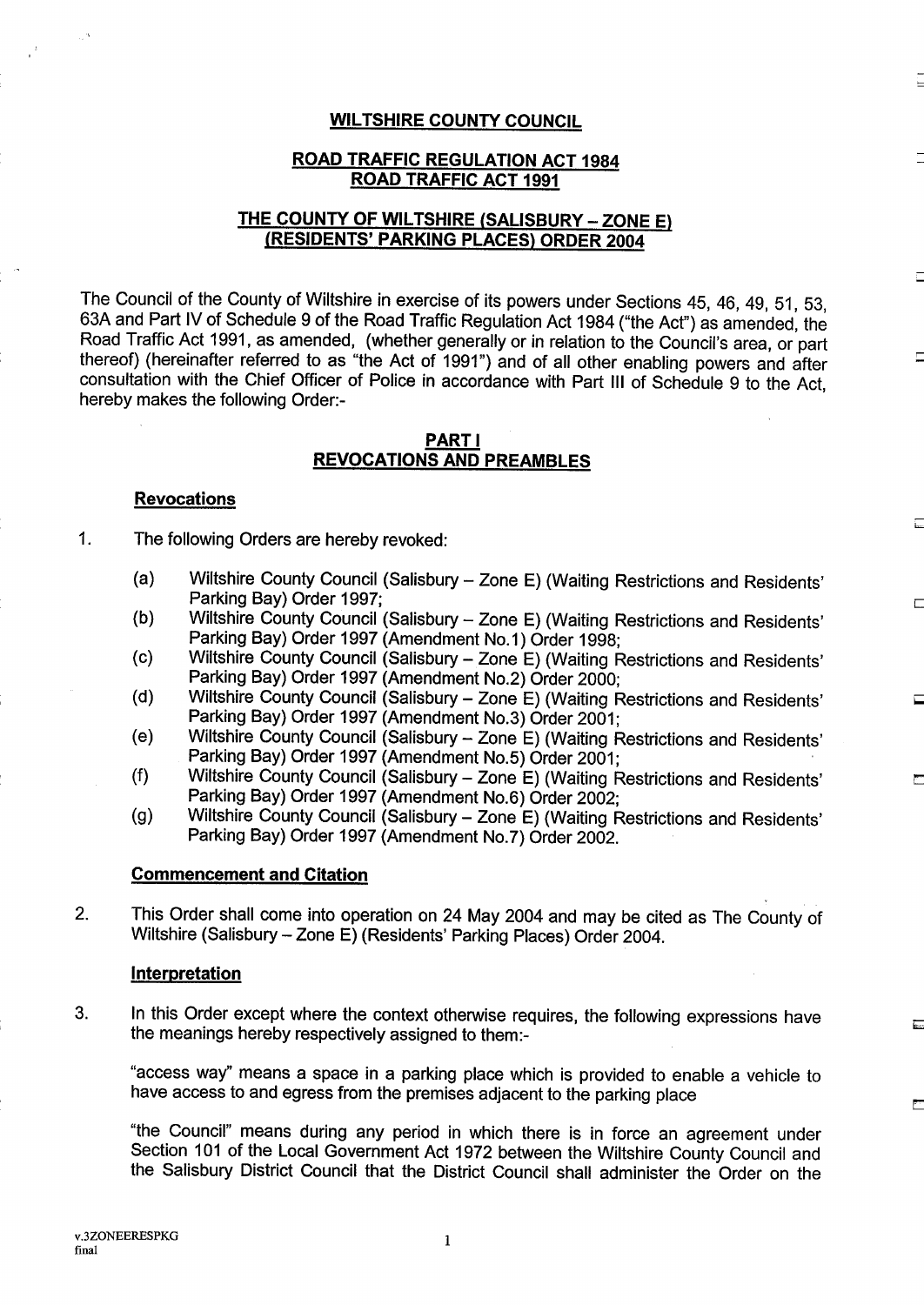County Council's behalf, the Salisbury District Council failing which it shall mean the Wiltshire County Council.

"Parking Attendant" has the meaning given by Section 63A of the Road Traffic Regulation Act 1984

"driver" in relation to a vehicle waiting in a parking place, means the person driving the vehicle at the time it was left in the parking place.

"waiver" means a document issued by Salisbury District Council to either a resident business or visitor to exempt a vehicle from waiting where a restriction applies or from a time limit under the terms and charges applicable at the time of issue;

"permit" means a document issued by Salisbury District Council to either a resident or visitor of Zone E to exempt a vehicle from waiting where a restriction applies or from a time limit under the terms and charges applicable at the time of issue;

"delivering" and "collecting" in relation to any goods include checking the goods for the purpose of their delivery or collection

"goods" means articles or collection of articles which cannot be conveniently carried over a distance of more than 30 metres

"passenger vehicle" means a motor vehicle (other than a motor cycle or invalid carriage) not more than six metres in length constructed solely for the carriage of passengers and their effects and adapted to carry not more than twelve passengers exclusive of the driver and not drawing a trailer

"dual purpose vehicle" has the same meaning as in Regulation 3 of the Road Vehicles (Construction and Use) Regulations 1986;

"light goods vehicle" means a motor vehicle which is constructed or adapted for use for the carriage of goods or burden of any description and which has a gross vehicle weight not exceeding 2 tonnes and not more than 6 metres in length and is not drawing a trailer;

"motorcycle" and "invalid carriage" have the same meaning as in Sections 136(4) and 136(5) respectively of the Act.

"disabled person's vehicle" means a vehicle lawfully displaying a disabled person's badge"

"disabled person's badge" means a badge issued by a local authority in the form prescribed by Regulations 7 and 11 of The Disabled Persons (Badges for Motor Vehicles) (England) Regulations 2000

"parking disc" means a device which:-

- (a) is 125 millimetres square and coloured blue;<br>(b) has been issued by a local authority and has
- (b) has been issued by a local authority and has not ceased to be valid; and  $(c)$  is capable of showing the quarter hour period during which a period of
- is capable of showing the quarter hour period during which a period of waiting has begun.

 $\Box$ 

"relevant position" means:

(1) A vehicle displays <sup>a</sup> disabled persons' badge in the relevant position if :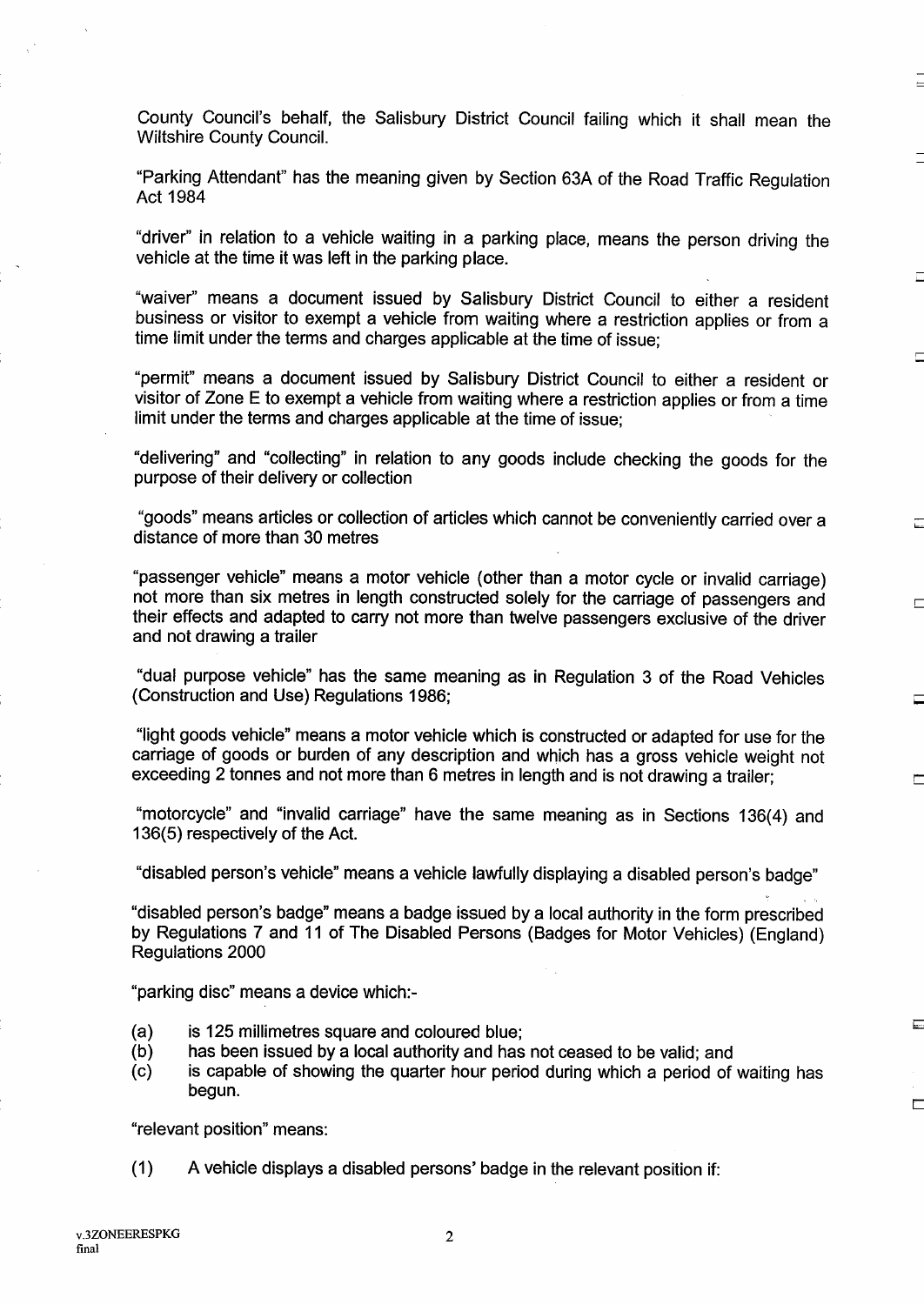- (a) the badge is exhibited on the dashboard or facia of the vehicle; or
- (b) where the vehicle is not fitted with a dashboard or facia, the badge is exhibited in a conspicuous position on the vehicle;

so that the front of the badge is clearly legible from outside the vehicle.

- (2) A vehicle displays a parking disc in the relevant position if:
	- (a) in the case of a vehicle fitted with a dashboard or facia panel, the disc is exhibited thereon so that the quarter-hour period during which the period of waiting began is legible from outside the vehicle; or
	- (b) in the case of a vehicle not so fitted, the disc is exhibited in a conspicuous position on the vehicle so that the quarter-hour period during which the period of waiting began is legible from outside the vehicle

"taxi rank" means an area of carriageway reserved for use by taxis waiting to pick up passengers

"owner" in relation to a vehicle means the person by whom such vehicle is kept and used.

"parking place" means that part of the road authorised by this Order to be used as a parking area;

"permitted hours" in relation to Schedule <sup>1</sup> to this Order means the period between 8.00 am and 6 .00 pm Monday to Saturday inclusive but excluding any such day that is Christmas Day or a Bank Holiday

"resident" means a person whose residence is at premises the postal address of which is in any street or part of a street described in Schedule 2 to this order.

"telecommunications apparatus" has the same meaning as in Schedule 2 of the Telecommunications Act 1984

"traffic sign" means a sign of any size, colour and type prescribed or authorised under, or having effect as though prescribed or authorised under Section 64 of the Act.

4. Any reference in this Order to any enactment shall be construed as a reference to that enactment as amended by any subsequent enactment.

### PART <sup>11</sup>

### AUTHORISATION AND USE OF PARKING PLACES

## Designation of Parking Places

5. Each area on a highway which is described as a designated parking place in Schedule <sup>1</sup> to this Order is designated as a parking place.

#### Use of Parking Places

6 Save as provided in Articles 7, 8, 9, 18 and 20 to this Order, no person shall except upon the direction or with the permission of a Parking Attendant, cause or permit any vehicle to wait during the permitted hours in the lengths of road specified in Schedule <sup>1</sup> to this Order.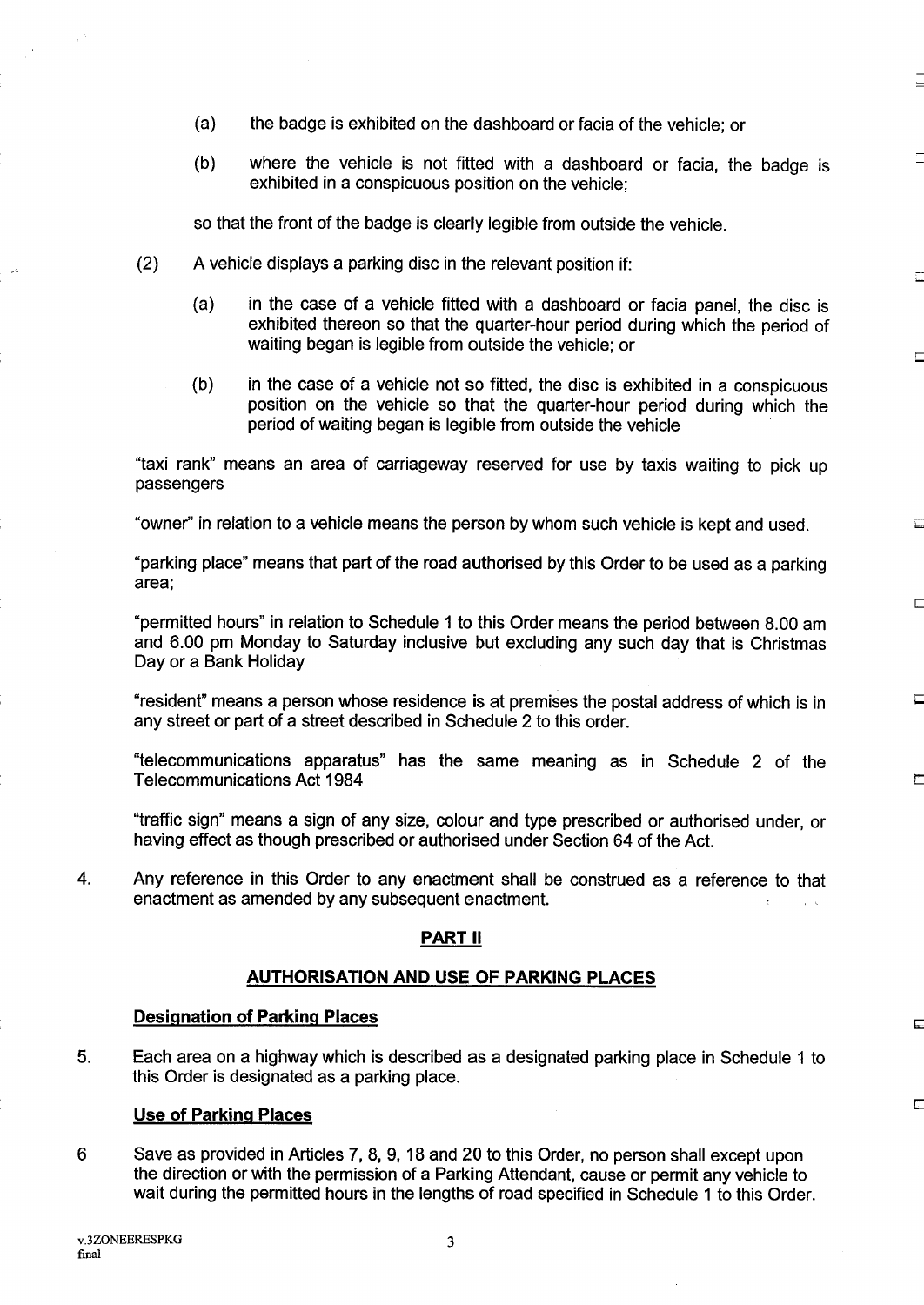- 7. Nothing in Article 6 to this Order shall prevent the leaving during the permitted hours of a vehicle displaying at its front or nearside a valid permit issued by Salisbury District Council in any of the lengths of road specified in Schedule 1 to this Order.
- 8. Nothing in Article 6 to this Order shall prevent the leaving of a disabled persons' vehicle in any of the lengths of road specified in Schedule <sup>1</sup> to this Order if the vehicle displays in the relevant position a valid disabled persons badge.
- 9. Nothing in Article 6 to this Order shall prevent the leaving during the permitted hours of a vehicle in any of the lengths of road specified in Schedule <sup>1</sup> to this Order if the vehicle is displaying at its front or nearside:
	- (a) a valid waiver document issued by Salisbury District Council
	- a valid British Medical Association badge or other evidence of a medical visit by the local Health Authority personnel, approved by the Salisbury District Council and the visit is for treatment of a patient living nearby

### Application For and Issue of Permits

#### $10.$ Residents' Permits  $(1)$

Any domestic resident whose postal address is in a street or part of a street described in Schedule 2 to this Order and who is the owner of a passenger vehicle, a dual purpose vehicle, light goods vehicle or a motor cycle may apply to the Council for the issue of a permit for the leaving of that vehicle in a designated parking place. Such application shall be made on a form issued by and obtainable from the Council and shall include the information required by such form.

#### $(2)$ Daily Visitors' Parking Cards

Any domestic resident whose postal address is in a street or part of a street described in Schedule 2 to this Order may apply for daily visitors' parking cards for use on any passenger vehicle, dual purpose vehicle, light goods vehicle or motor cycle belonging to any visitor to that address, for the leaving of that vehicle in a designated parking place. Such application shall be made on a form issued by and obtainable from the Council and shall include the information required by such form .

#### $(3)$ Annual Visitors' Permit

Any domestic resident over sixty years of age whose postal address is in a street or part of a street described in Schedule 2 to this Order to which no permit has been issued, may apply to the Council for a visitors' permit for use on any passenger vehicle, dual purpose vehicle, light goods vehicle or motor cycle belonging to any visitor to that address, for the leaving of that vehicle in a designated parking place. Such application shall be made on a form issued by and obtainable from the Council and shall include the information required by such form. Such permits shall be valid for a period of one year.

 $\overline{\phantom{a}}$ 

 $\Box$ 

### PART IV - GENERAL PROVISIONS

### Display of Permits and Waivers

11. At all times during which a vehicle is left in a parking place during the permitted hours there shall be displayed on the front or near-side of the vehicle a valid permit or waiver issued in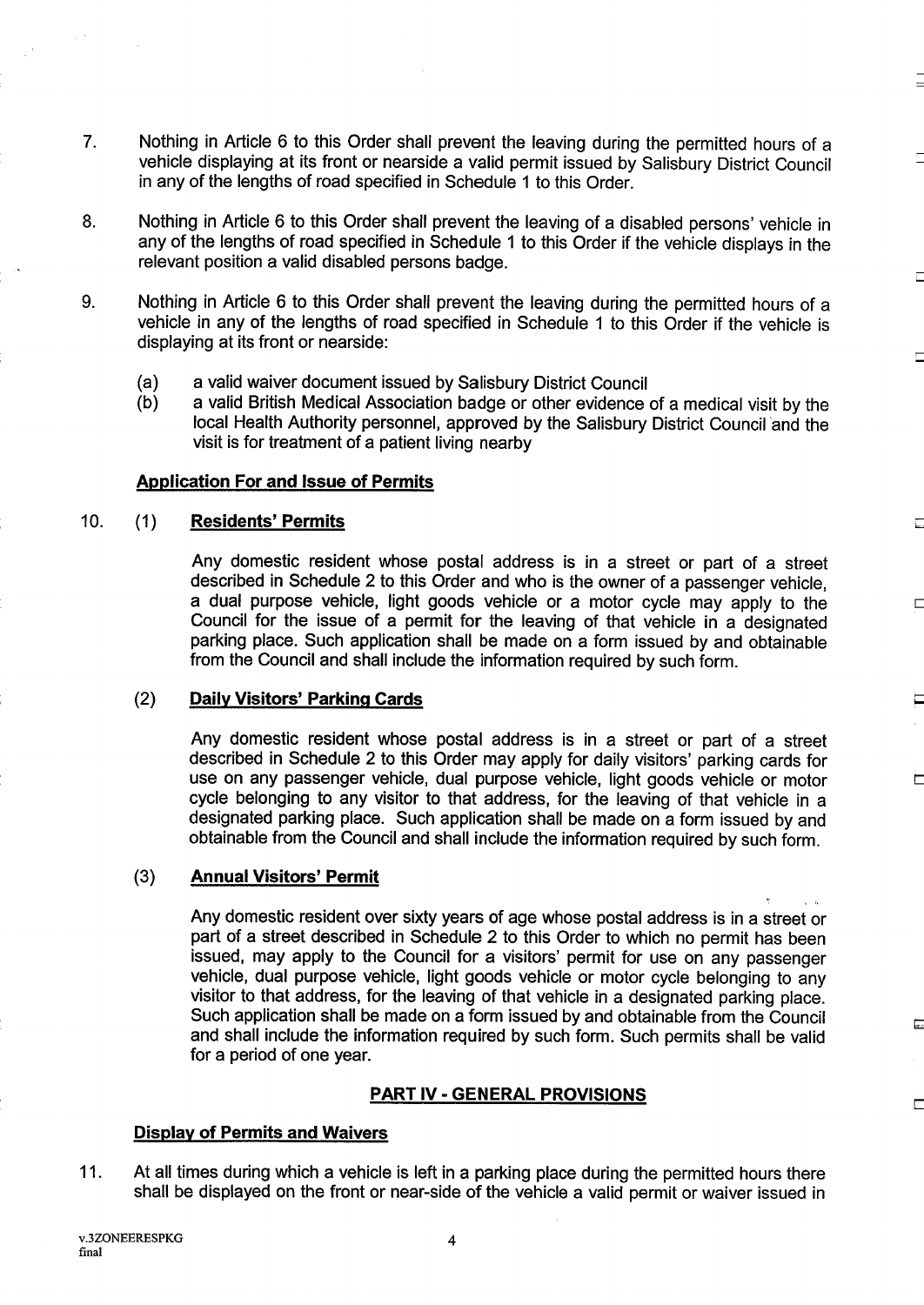respect of that vehicle by Salisbury District Council so that all the particulars specified by Salisbury District Council are clearly visible from the front or near-side of the vehicle;

#### 12. Restriction on the Removal of Permits and Waivers

Where a permit or waiver has been displayed on a vehicle in accordance with the provisions of Article <sup>11</sup> to this Order, no person, not being the driver of the vehicle, shall remove the permit or waiver from the vehicle unless authorised to do so by the driver of the vehicle.

#### **Placing of Traffic Signs**

- 13. The Council shall:-
	- (a) cause the limits of each parking place to be indicated on the carriageway by placing and maintaining thereon the appropriate traffic signs;
	- (b) place and maintain on or in the vicinity of each parking place appropriate traffic signs for indicating that such parking place may be used during the permitted hours for the leaving only of the vehicles specified in this Order; and
	- $(c)$ carry out such work as is reasonably required for the purposes of the satisfactory operation of a parking place.

#### **Manner of Standing in Parking Places**

14. Every vehicle left in a parking place in accordance with the provisions of this Order shall stand so that every part of the vehicle is within the limits of the parking places, provided that no vehicle may, by virtue of Article 6 of this Order, wait in any part of a parking place which is an access way.

#### Alteration of Position of Vehicle in Parking\_Places

15. Where any vehicle is standing in a parking place in contravention of the provisions contained in Articles 14 and 20 of this Order a Parking Attendant may alter or cause to be altered, the position of the vehicle in order that its position shall comply with those provisions.

### Removal of Vehicles from Parking Places

16. Where a Parking Attendant is of the opinion that any of the provisions contained in this Order have been contravened or not complied with in respect of a vehicle left in a parking place, he may remove or cause to be removed the vehicle from the parking place and where it is so removed, shall provide for the safe custody of the vehicle.

#### Movement of Vehicles in Parking Places in Emergencies

17. A Police Officer in uniform, or a Parking Attendant may, in case of emergency, move or cause to be moved any vehicle left in a parking place to any place he thinks fit.

Б.

 $\overline{\phantom{a}}$ 

### Power to Suspend Use of Parking Places

 $18.$  $(1)$ Any person authorised by the Council may suspend the use of a parking place or any part thereof whenever the Council considers such suspension reasonably necessary:-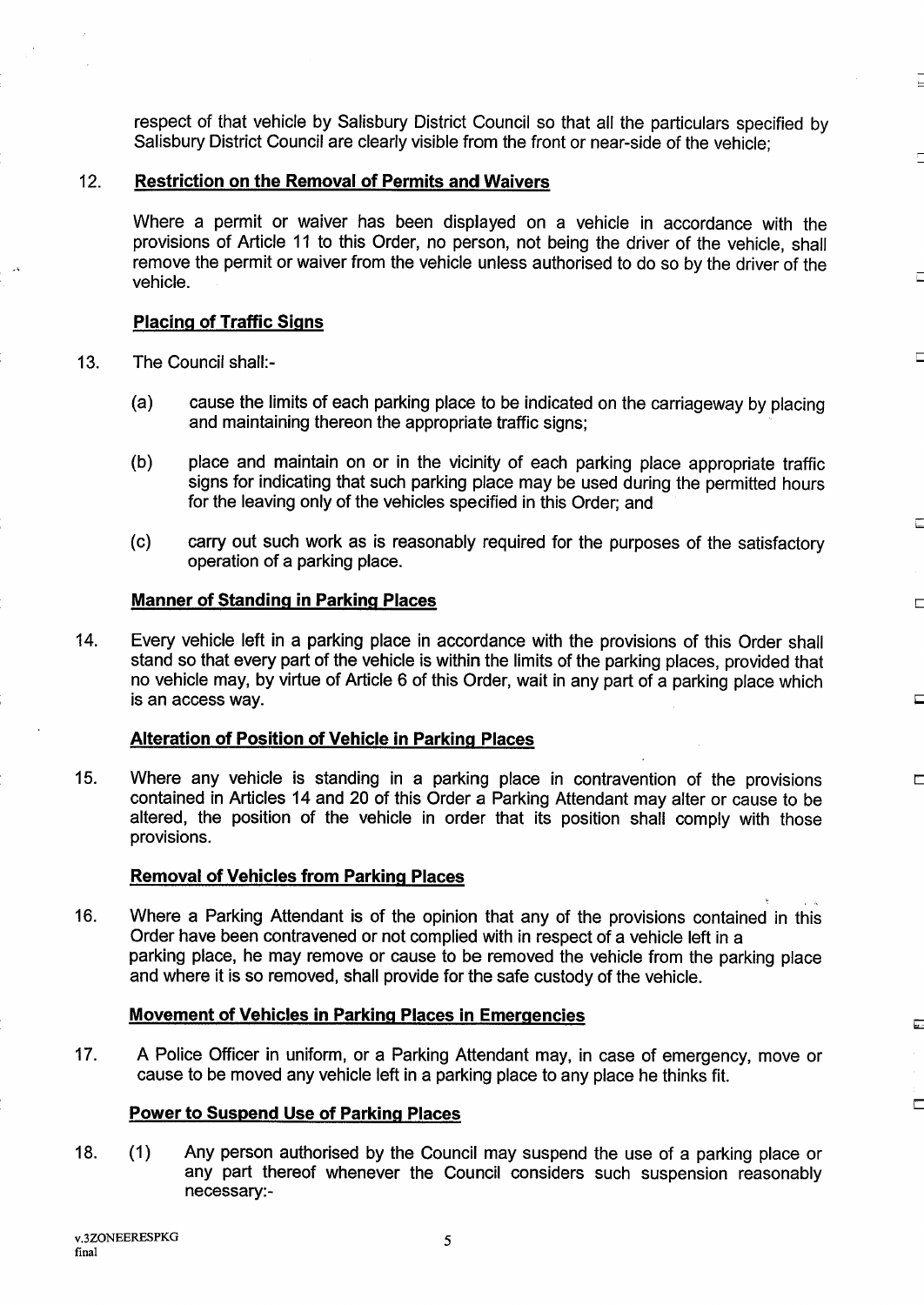- (a) for the purpose of facilitating the movement of traffic or promoting its safety;
- (b) for the purpose of any building operation, demolition or excavation in or adjacent to the parking place or the maintenance, improvement or reconstruction of the parking place or the laying, erection, alteration, removal or repair in or adjacent to the parking place of any sewer or of any main, pipe or apparatus for the supply of gas, water or electricity or of any telecommunications apparatus as defined in Schedule 2 of the Telecommunications Act 1984;

 $\Box$ 

E

 $\overline{ }$ 

 $\Box$ 

E

- (c) for the convenience of occupiers of premises adjacent to the parking place on any occasion of the removal of furniture from one office or dwelling house to another or the removal of furniture from such premises to a depository or to such premises from a depository;
- (d) on any occasion on which it is likely by reason of some special attraction that any street will be thronged or obstructed; or
- (e) for the convenience of occupiers of premises adjacent to the parking place at times of weddings or funerals, or on other special occasions.
- (2) A Police Officer in uniform may suspend for not longer than twenty-four hours the use of a parking place or any part thereof whenever he considers such suspension reasonably necessary for the purpose of facilitating the movement of traffic or promoting its safety.
- $(3)$ Any person suspending the use of a parking place or any part thereof in accordance with the provisions of paragraph (1) or paragraph (2) of this Article shall thereupon place or cause to be placed in or adjacent to that parking place or the part thereof the use of which is suspended a traffic sign indicating that waiting by vehicles is prohibited.
- (4) No person shall cause or permit a vehicle to be left in any parking place or part of a parking place during such period as there is in or adjacent to that parking place or part of a parking place a traffic sign placed in pursuance of paragraph (3) of this Article:-

Provided that nothing in this paragraph shall render it unlawful to cause or permit a vehicle to be left in a car parking place if it is being used:

- (a) for fire brigade, ambulance or police purposes, or by a local authority or its agents in pursuance of its statutory powers and duties to maintain the highway;
- (b) in connection with the removal of any obstruction to traffic;
- (c) for the purpose of delivering or collecting postal packets as defined in Section 87 of the Post Office Act 1953; or
- (d) in connection with the servicing of telephone kiosks or other street furniture adjacent to the parking place;
- (e) or if the vehicle is left with the permission of the person suspending the use of the parking place, a Police officer in uniform or a Parking Attendant.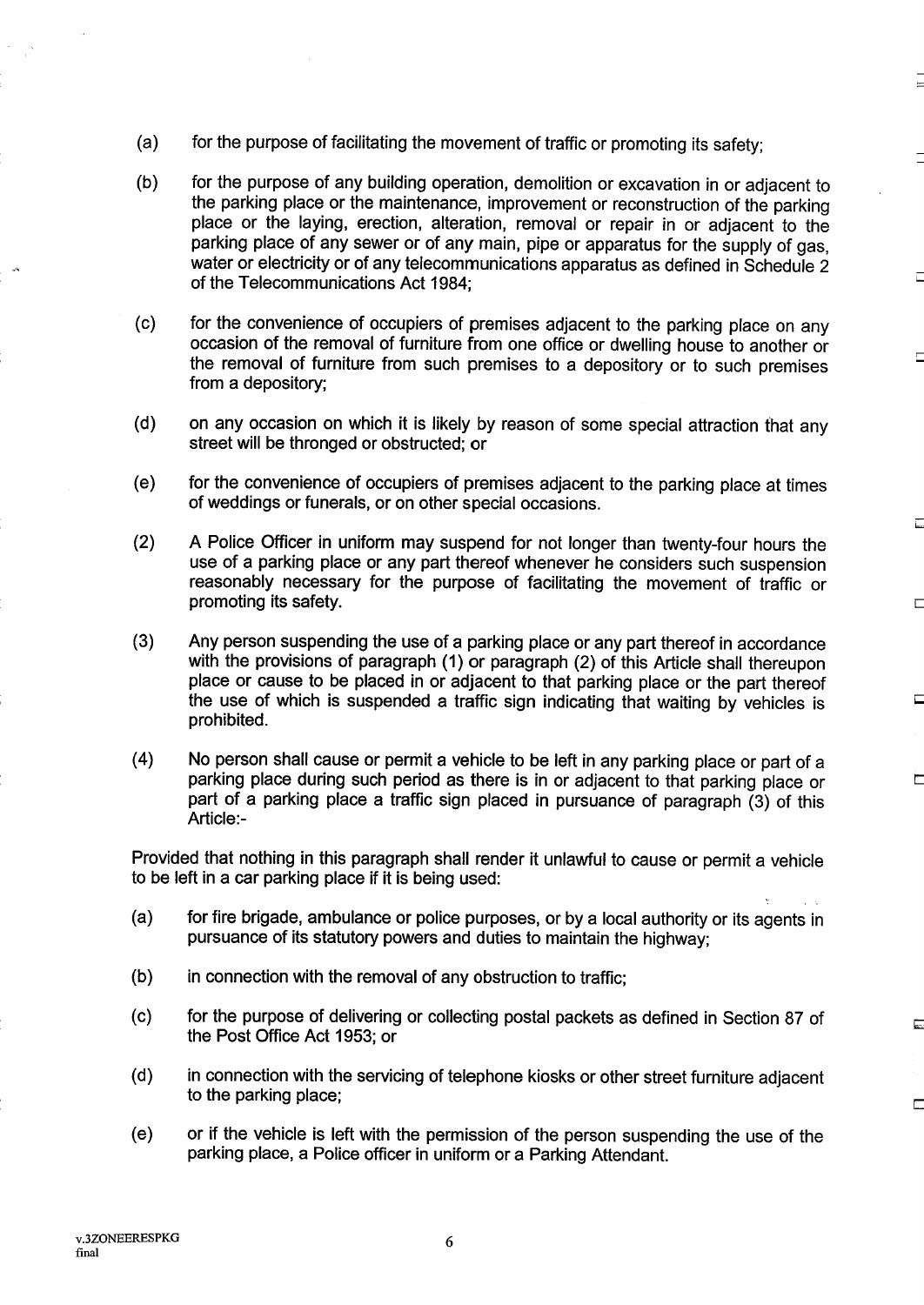### Restriction of Use of Vehicles in Parking Places

19. While any vehicle is in a parking place specified in Schedule <sup>1</sup> to this Order, no person parking place or in connection with the selling or offering for sale of his skill or services<br>provided that nothing in this Article shall prevent the sale of goods from a vehicle if the<br>vehicle is a passenger vehicle, a du an invalid carriage) and the goods are immediately delivered at or taken into premises adjacent to the vehicle from which the sale is effected.

#### Restriction of Waiting of Vehicles in Parking Places

- 20. (1) Notwithstanding the foregoing provisions of this Order, any vehicle may wait during the permitted hours anywhere on the carriageway in a parking place (other than a parking place or part of a parking place, the use of which has been suspended, under Article 18 of this Order) for so long as may be necessary if:-
	- (a) the vehicle is a vehicle used for Police, Fire Brigade or Ambulance purposes, or a vehicle (other than a passenger vehicle) in the service of a local authority or its agent which is being used in pursuance of statutory powers or duties to maintain the highway;
	- (b) the vehicle is waiting to enable it to be used in connection with the removal of any obstruction to traffic;
	- (c) the vehicle (not being a passenger vehicle) is waiting to enable it to be used for any purpose specified in Article 18(1)(b) of this Order;
	- (d) the vehicle (not being <sup>a</sup> passenger vehicle) is in actual use in connection with the removal of furniture from one business or dwelling house to another or the removal of furniture from such premises to a depository or to such premises from a depository;
	- (e) the vehicle is waiting otherwise than in a parking space if goods are being sold or offered for sale from the vehicle by a person who is licensed by the Council to sell goods from a stationary pitch situated in the parking place .
	- (2) Except as provided in the foregoing provisions of this Order and in the provisions of Articles 6, 7, 8, 9 and 18(4) of this Order, the driver of a vehicle shall not cause,or permit the vehicle to wait in a parking place during the permitted hours.
	- $(3)$ Nothing in the foregoing provisions of this Order shall be taken as authorising anything which would be a contravention of any regulations made or having effect as if made under Section 25 of the Act.

Е

### Contravention of Restrictions

- 21. Where a vehicle has been left in contravention of the restrictions imposed by this Order, a<br>Penalty Charge shall be incurred, the amount of which will be set by Wiltshire County Council under the provisions of the Act of 1991 relating to special parking areas and permitted parking areas.
- 22. Where a Penalty Charge is payable, a Penalty Charge Notice shall be issued by a Parking Attendant in accordance with the requirements of the Act of 1991.

7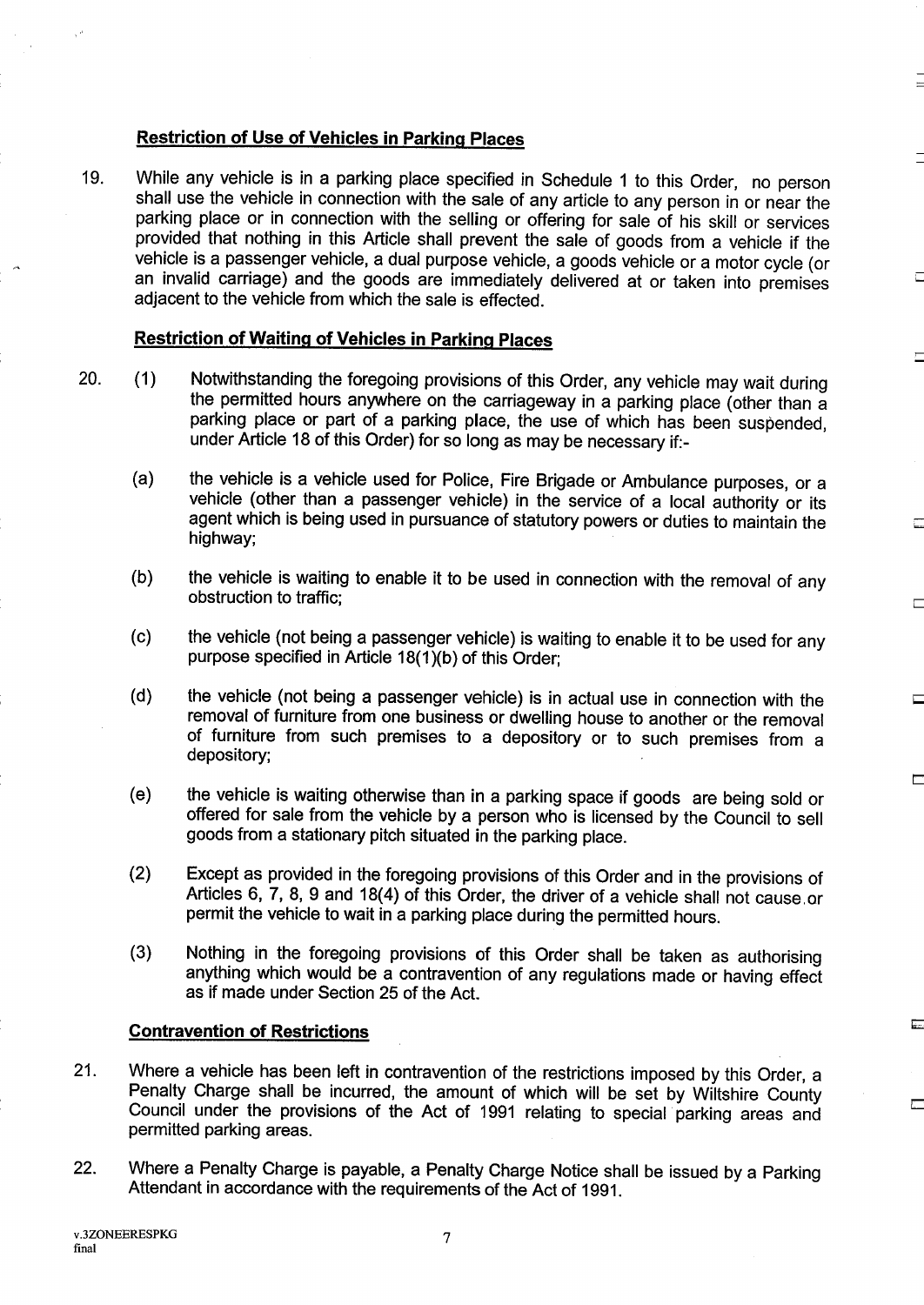### Manner of Payment of Penalty Charge Notice

23. The Penalty Charge shall be paid within 28 days payable to Salisbury District Council under the terms referred to in the said Notice .

 $=$ 

 $\sim$ 

#### Restriction on Removal of Penalty Charge Notice

24. Where a notice has been attached to a vehicle in accordance with the provisions of the Act of 1991, no person, not being the driver of the vehicle or duly authorised representative of the Council, shall remove the notice from the vehicle unless authorised to do so by the driver.

#### **SCHEDULE 1**

#### On Street Parking (Permit Holders Only) Mon-Sat 8am-6pm

| <b>Road</b>                | <b>Side</b> | <b>Description</b>                                                                                                                                     |
|----------------------------|-------------|--------------------------------------------------------------------------------------------------------------------------------------------------------|
| <b>Barnard Street</b>      | north       | from a point 30 metres west of its junction with Culver Street<br>to a point 37 metres west of that junction                                           |
| <b>Barnard Street</b>      | north       | from a point 7 metres west of its junction with Culver Street<br>to a point 25 metres west of that junction                                            |
| <b>Barnard Street</b>      | north       | from a point 7 metres east of its junction with Gigant Street<br>to a point 24 metres east of that junction                                            |
| <b>Barnard Street</b>      | south       | from a point 8 metres east of its junction with Love Lane to a<br>point 29 metres east of that junction                                                |
| <b>Barnard Street</b>      | south       | from a point 7 metres west of its junction with Dolphin Street<br>to a point 35 metres west of that junction                                           |
| <b>Bourne Hill</b>         | south       | from a point 60 metres east of its junction with Greencroft<br>Street to a point 92 metres east of that junction                                       |
| <b>Bourne Hill</b>         | south       | from a point 27 metres east of its junction with Greencroft<br>Street to a point 50 metres east of that junction                                       |
| <b>Brown Street</b>        | east        | from a point 47 metres north of its junction with St Ann<br>i s<br>Street to a point 95 metres north of that junction                                  |
| <b>Brown Street</b>        | east        | from a point 32 metres north of its junction with St Ann<br>Street to a point 42 metres north of that junction                                         |
| <b>Brown Street</b>        | west        | from a point in line with the boundary between Nos. 75 and<br>77 Brown Street to a point in line with the northern boundary<br>of No. 102 Brown Street |
| Culver Street (north) west |             | from a point 7 metres south to a point 22 metres south of its<br>junction with Milford Street                                                          |

8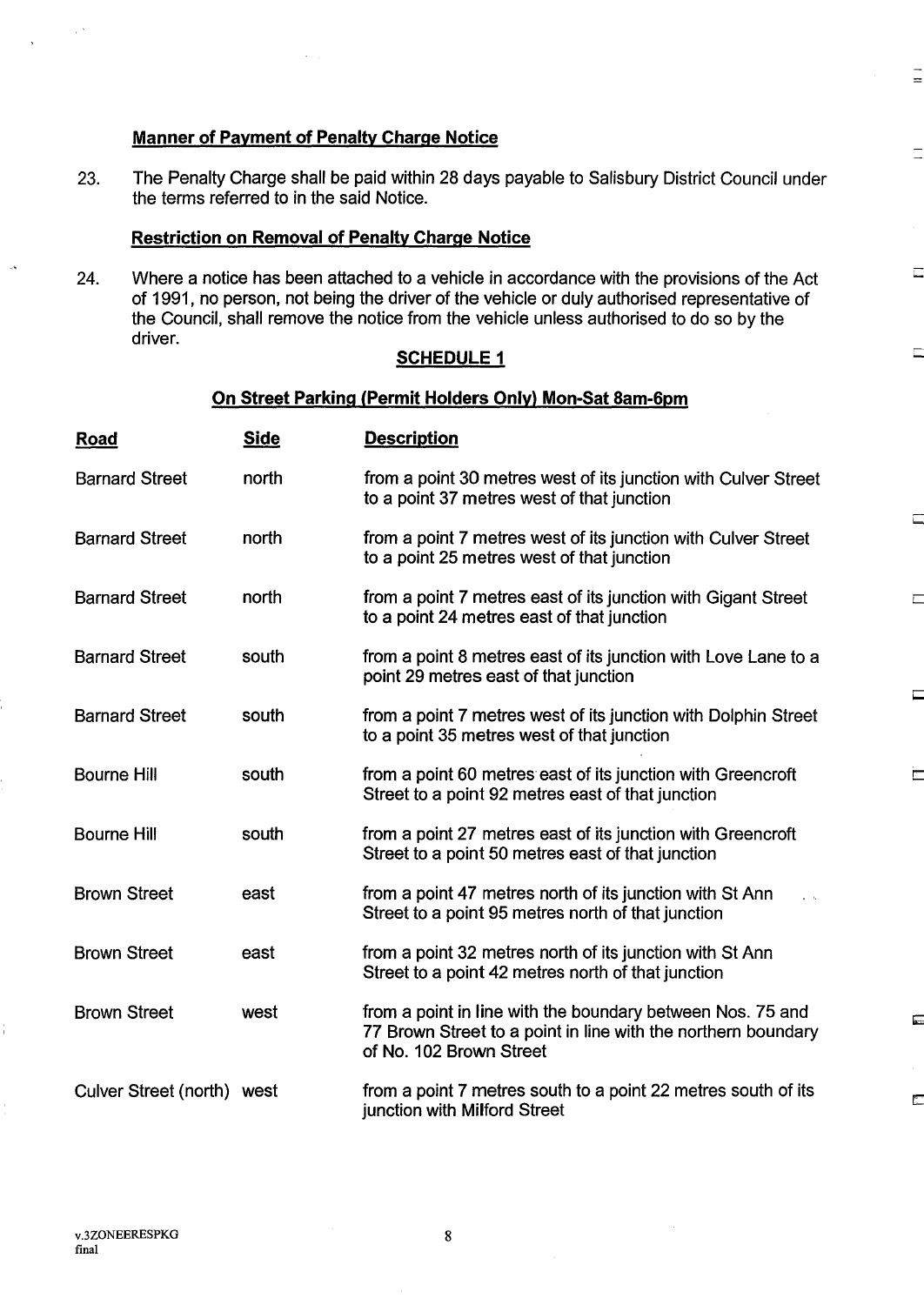J

÷

 $\Box$ 

 $\frac{1}{2}$ 

Ë

 $\equiv$ 

 $\equiv$ 

 $\overline{\phantom{a}}$ 

 $\frac{1}{2}$ 

# On Street Parking (Permit Holders Only) Mon-Sat 8am-6pm

| <b>Road</b>                | <b>Side</b> | <b>Description</b>                                                                                                                                                           |
|----------------------------|-------------|------------------------------------------------------------------------------------------------------------------------------------------------------------------------------|
| Culver Street (south) east |             | from a point 13 metres north of its junction with Payne's Hill<br>to a point 52 metres north of that junction                                                                |
| Culver Street (south) west |             | from a point 5 metres south of its northern end up to and<br>including the western side of that end                                                                          |
| <b>Dolphin Street</b>      | west        | from a point 16 metres north of its junction with St Ann<br>Street to a point 8 metres south of its junction with Barnard<br><b>Street</b>                                   |
| <b>Gigant Street</b>       | east        | from a point in line with the southern boundary of No. 41<br>Gigant Street to a point 47 metres south of its junction with<br><b>Milford Street</b>                          |
| <b>Gigant Street</b>       | east        | from a point 23 metres north of its junction with Barnard<br>Street to a point 5 metres north of a point in line with the<br>boundary between Nos. 111 and 113 Gigant Street |
| <b>Gigant Street</b>       | west        | from a point 3 metres south of a point in line with the<br>boundary between Nos. 88 and 90 Gigant Street to a point<br>21 metres south of that boundary                      |
| <b>Gigant Street</b>       | west        | from a point 66 metres south of its junction with Milford<br>Street to a point 47 metres north of a point in line with the<br>boundary between Nos. 88 and 90 Gigant Street  |
| <b>Greencroft Street</b>   | east        | from a point 12 metres south of its junction with Bourne Hill<br>to a point 7 metres north of its junction with Salt Lane                                                    |
| <b>Greencroft Street</b>   | west        | from a point in line with the boundary between Nos. 15 and<br>17 Greencroft Street to a point in line with the boundary<br>between Nos. 19 and 21 Greencroft Street          |
| <b>Greencroft Street</b>   | west        | from a point 49 metres north of its junction with Winchester<br>Street to a point 85 metres south of its junction with Salt<br>Lane                                          |
| <b>Greencroft Street</b>   | west        | from a point 55 metres south of its junction with Salt Lane to<br>a point 70 metres south of that junction                                                                   |
| <b>Greencroft Street</b>   | west        | from a point 15 metres south of its junction with Salt Lane to<br>a point 42 metres south of that junction                                                                   |
| <b>Guilder Lane</b>        | west        | from a point 11 metres south of its junction with Winchester<br>Street for a distance of 25 metres southwards                                                                |
| <b>Guilder Lane</b>        | west        | from a point 15 metres north of its junction with Milford<br>Street for a distance of 15 metres northwards                                                                   |

 $\frac{1}{2}$   $\lambda$ 

W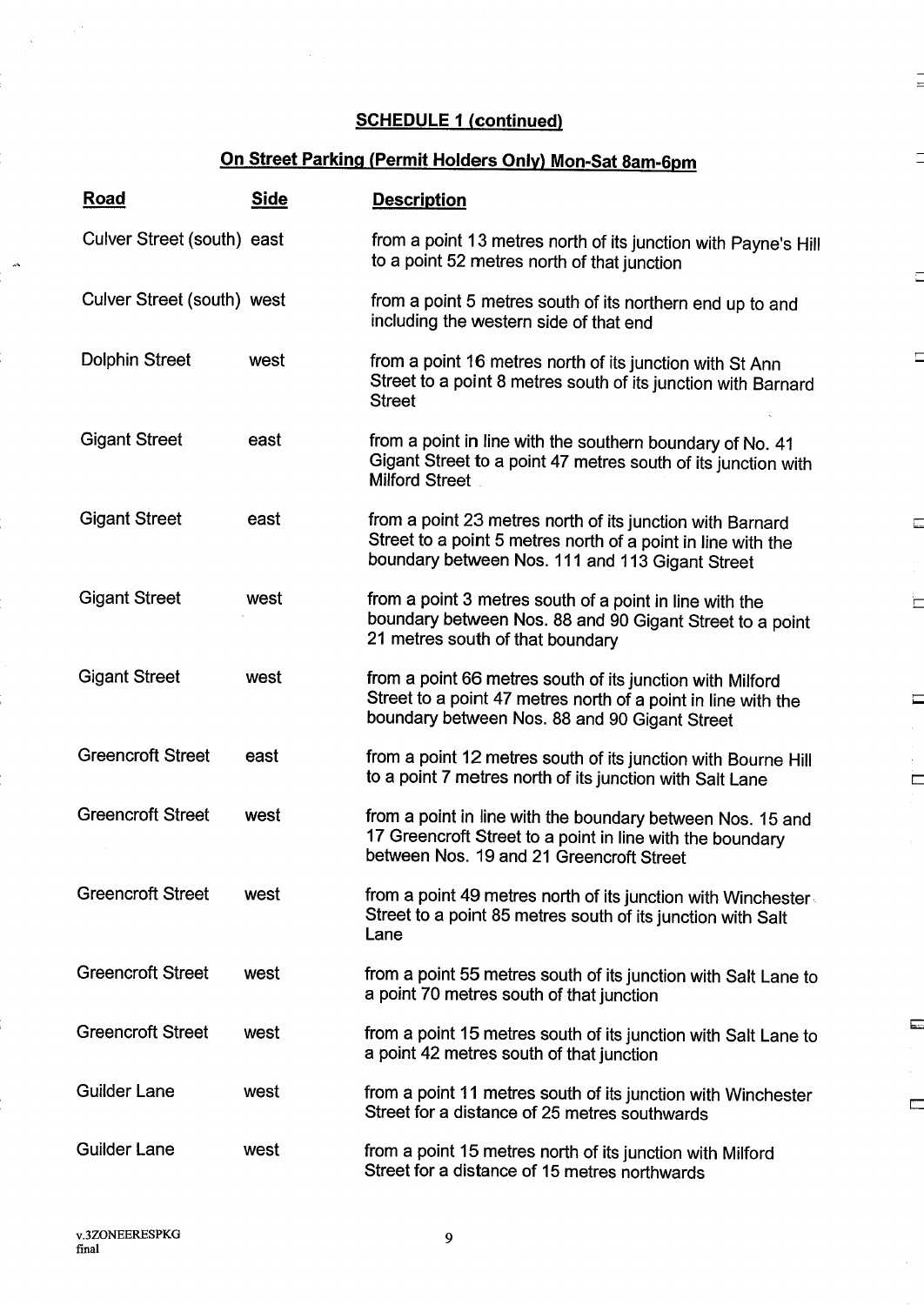$\equiv$ 

 $\equiv$ 

 $\equiv$ 

 $\equiv$ 

 $\Box$ 

 $\Box$ 

 $\Box$ 

.<br>Grim

 $\overline{\mathbb{C}}$ 

÷.

## On Street Parking (Permit Holders Only) Mon-Sat 8am-6pm

| <b>Road</b>               | <b>Side</b> | <b>Description</b>                                                                                                                                                     |
|---------------------------|-------------|------------------------------------------------------------------------------------------------------------------------------------------------------------------------|
| <b>Guilder Lane</b>       | west        | from a point 40 metres north of its junction with Milford<br>Street for a distance of 10 metres northwards                                                             |
| <b>Hillview Road</b>      | east        | from a point in line with the northern boundary of No. 1<br>Hillview Road to a point in line with the northern boundary<br>of No. 13 Hillview Road                     |
| Love Lane                 | west        | from a point 30 metres north of its junction with St Ann<br>Street to a point 10 metres south of its junction with Trinity<br><b>Street</b>                            |
| <b>Milford Street</b>     | south       | from a point 23 metres east of its junction with Gigant Street<br>to a point 40 metres east of that junction                                                           |
| <b>Milford Street</b>     | south       | from a point 13 metres west of its junction with Culver Street<br>(north) to a point 33 metres west of that junction                                                   |
| Payne's Hill              | north       | from a point in line with the boundary between Nos. 61 and<br>63 Payne's Hill to a point 15 metres east of that boundary                                               |
| Pennyfarthing Street west |             | from a point 10 metres north of its junction with Milford<br>Street to a point 22 metres north of that junction                                                        |
| Pennyfarthing Street west |             | from a point 28 metres north of its junction with Milford<br>Street to a point 36 metres north of that junction                                                        |
| Pennyfarthing Street west |             | from a point 17 metres south of its junction with Winchester<br>Street to a point 48 metres south of that junction                                                     |
| <b>Rampart Road</b>       | east        | from a point 22 metres south of its junction with Kelsey Road<br>to a point 88 metres south of that junction                                                           |
| <b>Rampart Road</b>       | east        | from a point 152 metres south of its junction with Kelsey<br>Road to a point 2 metres north of its southern junction with<br><b>Hillview Road</b>                      |
| <b>Rampart Road</b>       | east        | from a point 31 metres south of its junction with Milford Hill<br>to a point 21 metres north of a point in line with the<br>boundary between Nos. 2 and 3 Rampart Road |
| <b>Rampart Road</b>       | east        | from a point 2 metres north of a point in line in line with the<br>boundary between Nos. 2 and 3 Rampart Road for a<br>distance of 11 metres in a northerly direction  |
| Rampart Road              | east        | from a point 15 metres south of a point in line with the south<br>western flank wall of No. 123 Rampart Road to a point 20<br>metres south of that flank wall          |

J,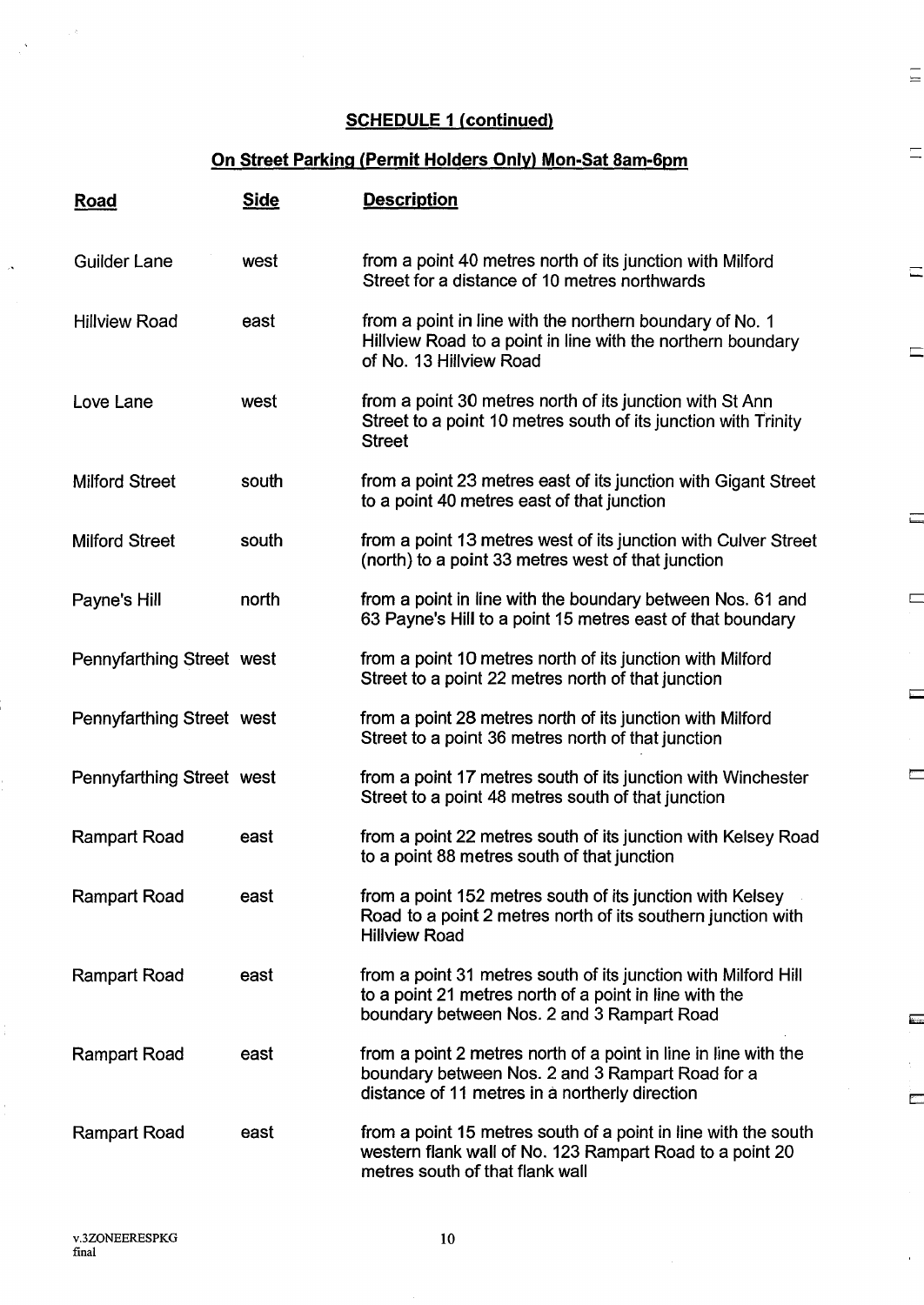# On Street Parking (Permit Holders Only) Mon-Sat 8am-6pm

F

 $\Box$ 

È

 $\Box$ 

 $\overline{\phantom{a}}$ 

.<br>تنقذ

È

| Road                                | <b>Side</b> | <b>Description</b>                                                                                                                                                      |
|-------------------------------------|-------------|-------------------------------------------------------------------------------------------------------------------------------------------------------------------------|
| <b>Rampart Road</b>                 | east        | from a point 109 metres south of its junction with Kelsey<br>Road to a point 148 metres south of that junction                                                          |
| Salt Lane                           | north       | from a point 26 metres east of its junction with St Edmund's<br>Church Street to a point 48 metres east of that junction                                                |
| Salt Lane                           | north       | from a point 21 metres west of its junction with Greencroft<br>Street to a point 27 metres west of that junction                                                        |
| <b>Salt Lane</b>                    | south       | from a point 33 metres east of its junction with Rollestone<br>Street to a point 50 metres east of that junction                                                        |
| Salt Lane                           | south       | from a point 12 metres west of its junction with St Edmund's<br>Church Street to a point 32 metres west of that junction                                                |
| Salt Lane                           | south       | from a point 23 metres east of its junction with St Edmund's<br>Church Street to a point 47 metres east of that junction                                                |
| Service Road To St.<br>Mary's House | south-east  | from its junction with St Martin's Church Street to a point 26<br>metres south-west of that junction                                                                    |
| <b>St Ann Place</b>                 | west        | from a point 18 metres south of its junction with St Ann<br>Street to a point 34 metres south of that junction                                                          |
| <b>St Ann Street</b>                | north       | from a point 15 metres east of its junction with Dolphin<br>Street to a point in line with the boundary between Nos. 63<br>and 65 St Ann Street                         |
| <b>St Ann Street</b>                | north       | from a point 10 metres west of its junction with Dolphin<br>Street to a point 10 metres east of its junction with Love<br>Lane                                          |
| <b>St Ann Street</b>                | north       | from a point 15 metres west of its junction with Love Lane to<br>a point 40 metres west of that junction                                                                |
| <b>St Ann Street</b>                | north       | from a point in line with the boundary between Nos. 21 and<br>23 St. Ann Street to a point 47 metres west of its junction<br>with Love Lane                             |
| <b>St Ann Street</b>                | south       | from a point in line with the boundary between Nos. 40 and<br>42 St Ann Street to a point in line with the western boundary<br>of No. 40 St Ann Street                  |
| <b>St Ann Street</b>                | south       | from a point in line with the eastern boundary of No. 38 St<br>Ann Street to a point opposite a point in line with the<br>boundary between Nos. 21 and 23 St Ann Street |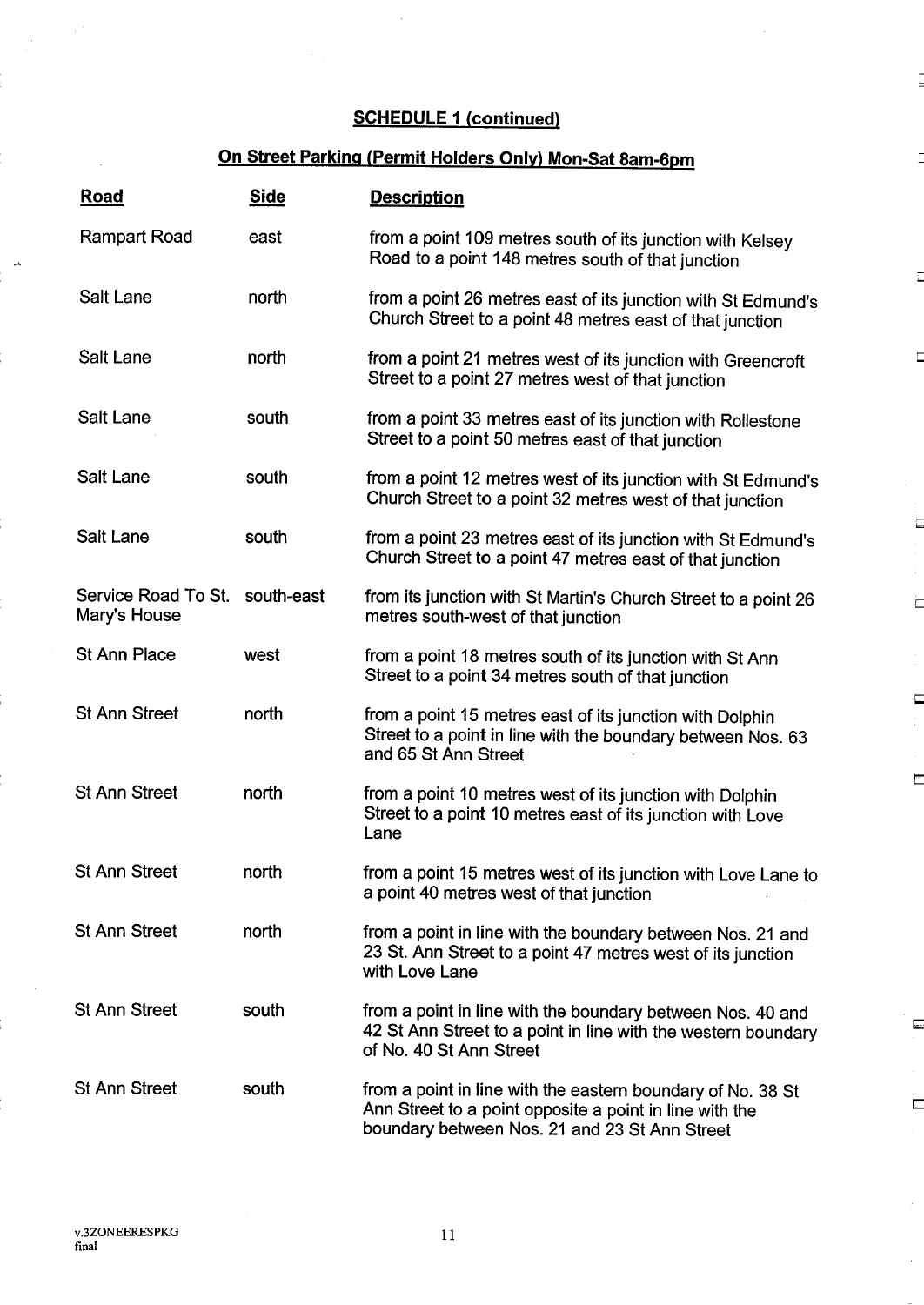# On Street Parking (Permit Holders Only) Mon-Sat 8am-6pm

Ē

 $\Box$ 

 $\Box$ 

 $\Box$ 

 $\overline{\phantom{a}}$ 

 $\frac{1}{2}$ 

 $\overline{\mathbb{C}}$ 

i.

| Road                                     | <b>Side</b> | <b>Description</b>                                                                                                                                                                                        |
|------------------------------------------|-------------|-----------------------------------------------------------------------------------------------------------------------------------------------------------------------------------------------------------|
| <b>St Ann Street</b>                     | south       | from a point opposite a point in line with the western<br>boundary of No. 47 St Ann Street to a point 1 metre west of<br>a point in line with the eastern boundary of No. 60 St Ann<br><b>Street</b>      |
| <b>St Ann Street</b>                     | south       | from a point 1 metre east of a point in line with the western<br>boundary of No. 66 St Ann Street to a point opposite a point<br>in line with the boundary between Nos. 63 and 65 St Ann<br><b>Street</b> |
| St Edmund's Church east<br><b>Street</b> |             | from a point 15 metres south of its junction with Salt Lane to<br>a point 30 metres south of that junction                                                                                                |
| St Edmund's Church west<br><b>Street</b> |             | from a point 45 metres north of its junction with Winchester<br>Street to a point 80 metres north of that junction                                                                                        |
| St. Martin's Church<br><b>Street</b>     | north-east  | from its southern end to a point 28 metres north of that end                                                                                                                                              |
| St. Martin's Church<br><b>Street</b>     | south-west  | from a point 23 metres south of its junction with Tollgate<br>Road to a point 4 metres north of its junction with the<br>Service Road to St. Mary's House                                                 |
| St. Martin's Church<br><b>Street</b>     | south-west  | from its junction with the Service Road to St. Mary's House<br>to a point 28 metres north of its southern end                                                                                             |
| <b>The Greencroft</b>                    | north       | from a point 36 metres east of its junction with Greencroft<br>Street to its eastern end                                                                                                                  |
| <b>Trinity Street</b>                    | north       | from a point 10 metres west of its junction with Gigant Street<br>to a point 40 metres west of that junction                                                                                              |
| <b>Trinity Street</b>                    | south       | from a point 5 metres west of its junction with Love Lane to a<br>point 47 metres west of that junction                                                                                                   |
| <b>Trinity Street</b>                    | south       | from a point 12 metres east of its junction with Brown Street<br>to a point 37 metres east of that junction                                                                                               |
| <b>Winchester Street</b>                 | north       | from a point 7 metres east of its junction with Greencroft<br>Street to a point in line with the boundary between Nos. 83<br>and 85 Winchester Street                                                     |
| <b>Winchester Street</b>                 | south       | from a point in line with the boundary between Nos. 56 and<br>58 Winchester Street to a point in line with eastern boundary<br>of No. 60 Winchester Street                                                |
| <b>Winchester Street</b>                 | south       | from a point in line with the boundary between Nos. 62 and<br>64 Winchester Street to a point in line with the boundary<br>between Nos. 74 and 76 Winchester Street                                       |